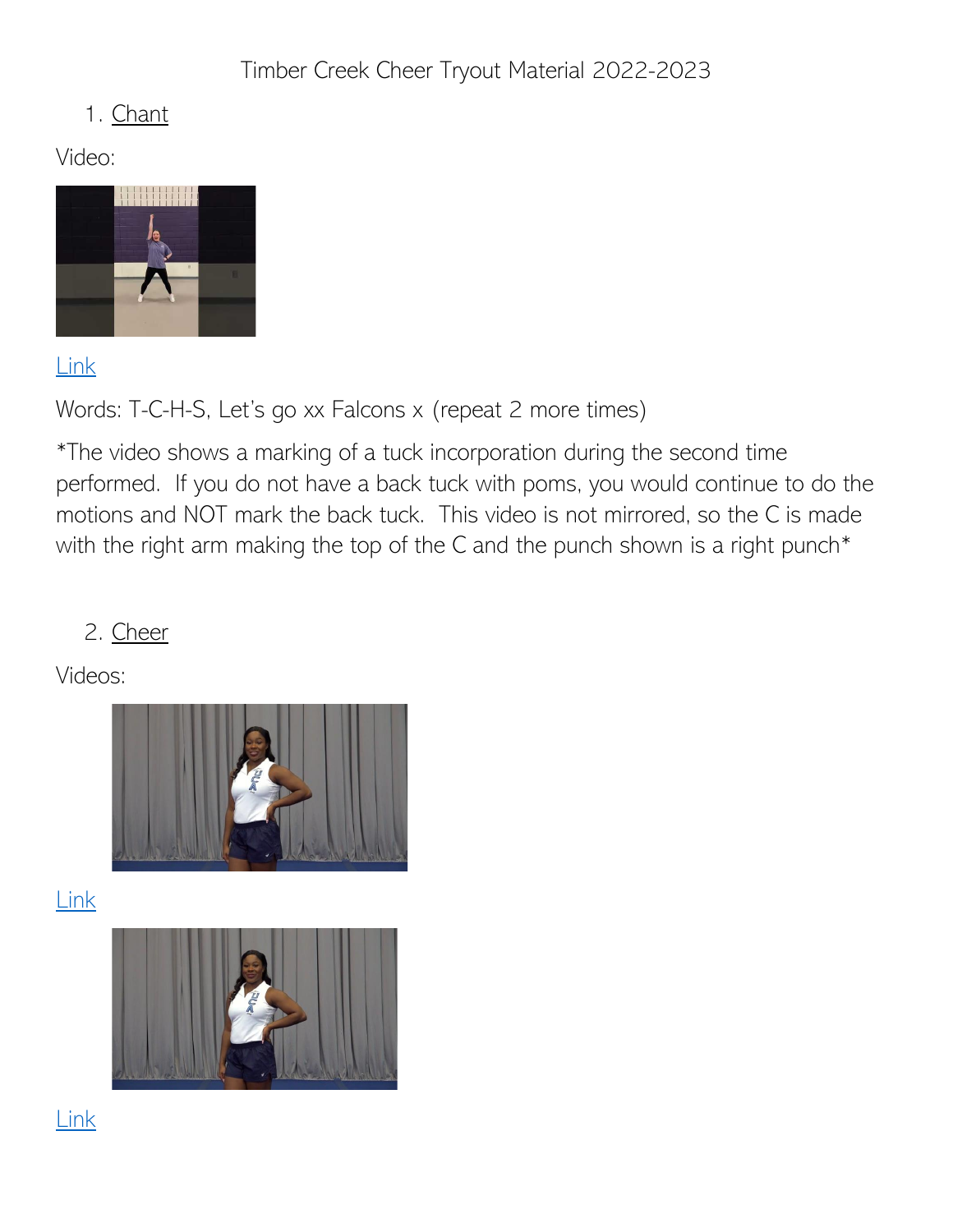

#### [Link](https://vimeo.com/649920836/63810986b5)

Words: Call: Purple (pause) Gold (pause) Crowd x get on your feet x Get on your feet and yell to the beat Purple, come on, Purple x Purple (pause) Purple x Crowd x get on your feet x Get on your feet and yell to the beat Gold, yell it, Gold x Gold (pause) Gold x Purple (pause) Purple x Gold (pause) Gold x

### 3. Band Chant

Females: You will not know your ripple ahead of time so practice all 3. Videos:



[Link](https://www.youtube.com/watch?v=K-rOndp1Ay0&list=PLBRUtYDJy3x_mYBfyPQ_6Y0u9rSNb2aVr&index=1)